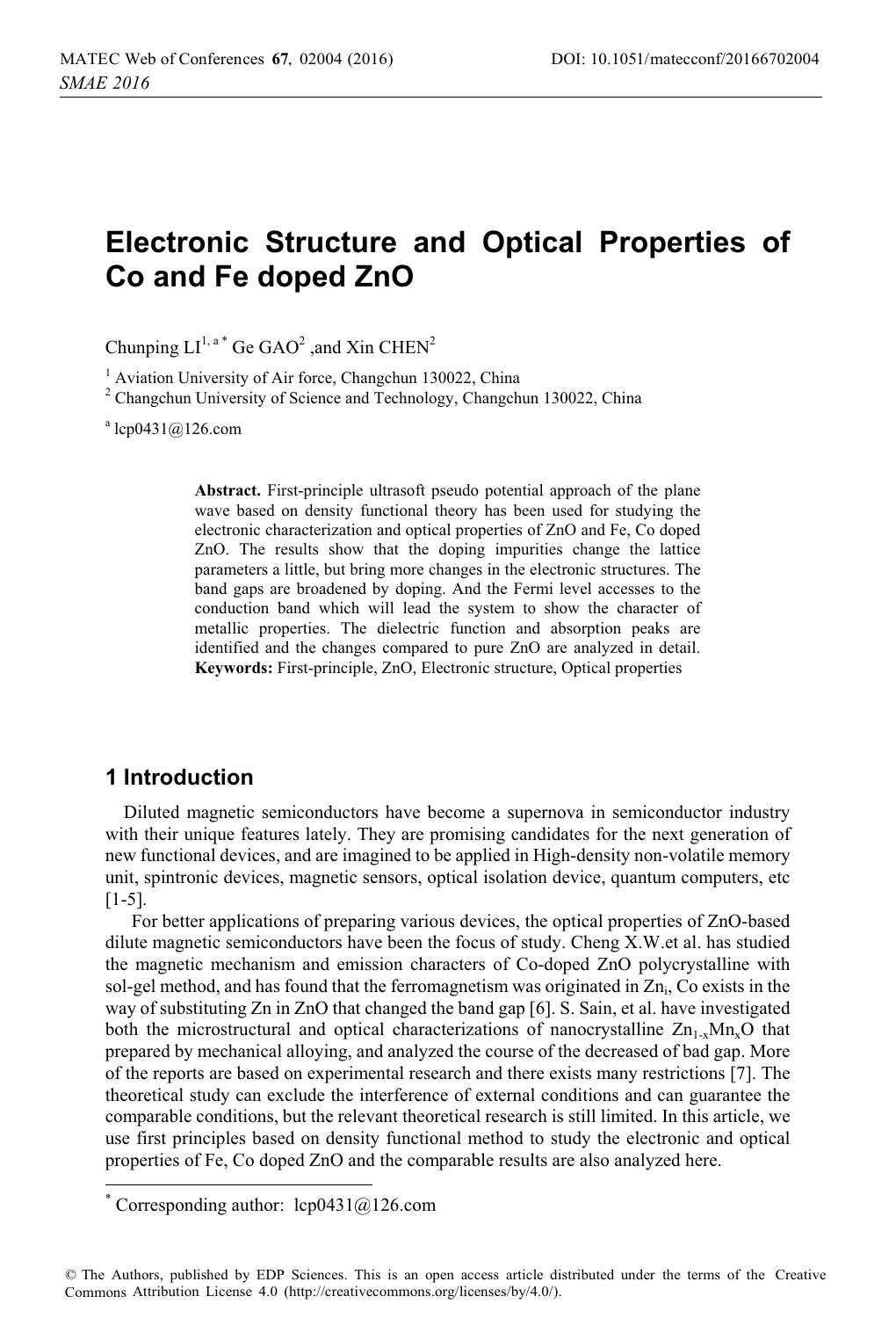## **2 Computational Details**

All calculations were implemented in the module of CASTEP from Materials Studio 6.1, which is based on the plane wave pseudopotential Density Function Theory. Ideal ZnO possesses a hexagonal wurtzite structure and belongs to P63mc space group,  $C<sub>6</sub><sup>4</sup>$  symmetry system. The values of cell parameters are as follow:  $a=b=0.3249$  nm,  $c=0.5206$  nm, c/a=1.602, which is less than the ideal 1.633.  $\alpha = \beta = 90^\circ$ ,  $\gamma = 120^\circ$ . All configurations contains 16 atoms, they are 8 Zn and 8 O atoms, equals to a system of  $2 \times 2 \times 1$  supercell with periodic boundary conditions. The Zn atom was substituted by Fe or Co when doping, which formed a constitution of 12.5% single-doped system. The GGA of Perdew Burke and Ernzerh of (PBE) is used for handling the electronic exchange-correlation function [4]. The valence states we chosen for atomic pseudopotential calculations are:  $O2s^22p^4$ ,  $Zn3d^{10}4s^2$ , Fe3d<sup>6</sup> 4s<sup>2</sup>, Co3d<sup>7</sup>4s<sup>2</sup>. The  $4 \times 4 \times 5$  Monkhorst-Pack k-points grid was adopted for integration in the first Brillouin zone. The cutoff energy was 340 eV. We chose the Broyden-Fletcher-Goldfarb-Shanno (BFGS) for a faster geometry optimization to obtain a lowest energy structure. The total energy is converged to less than  $1 \times 10^{-6}$ eV.

## **3 Results and discussion**

First is about the Lattice parameters. Table 1 presents the lattice parameter of the geometry-optimized ZnO and its doping system, which showed us that different doping element present minimal impact on the changing rate of the lattice parameters a and c. And the ratio between them floats up and down slightly. With the incorporation of new elements, a tiny change we can see in its volume. Maybe it was caused by the different ionic radii of Fe and Co compared with Zn.

| Table 1. Lattice Parameters OI Zn1-Amx0 (M=Fe, Co, $\Lambda$ =0, 0.125 |       |       |      |         |
|------------------------------------------------------------------------|-------|-------|------|---------|
|                                                                        | а     |       | c/a  |         |
| ZnO                                                                    | 3.288 | 5.307 | 1.61 | 198.863 |
| ZnFeO                                                                  | 3.296 | 5.274 | 1.60 | 198.285 |
| ZnCoO                                                                  | 3.295 | 5.267 | 1.60 | 198.180 |

Table 1. Lattice Parameters Of Zn1-Xmxo (M=Fe, Co, X=0, 0.125)

Second is about the Band structure. Band structure can bring us some information about the electronic structure of the crystal. For better comparison among the pure system and doped system, we had calculated band structure of pure ZnO before other analyses, as shown in Fig.1 (a). Fig.1 (b) and (c) present the calculated energy band structures of Zn0.875M0.125O (M=Fe, Co).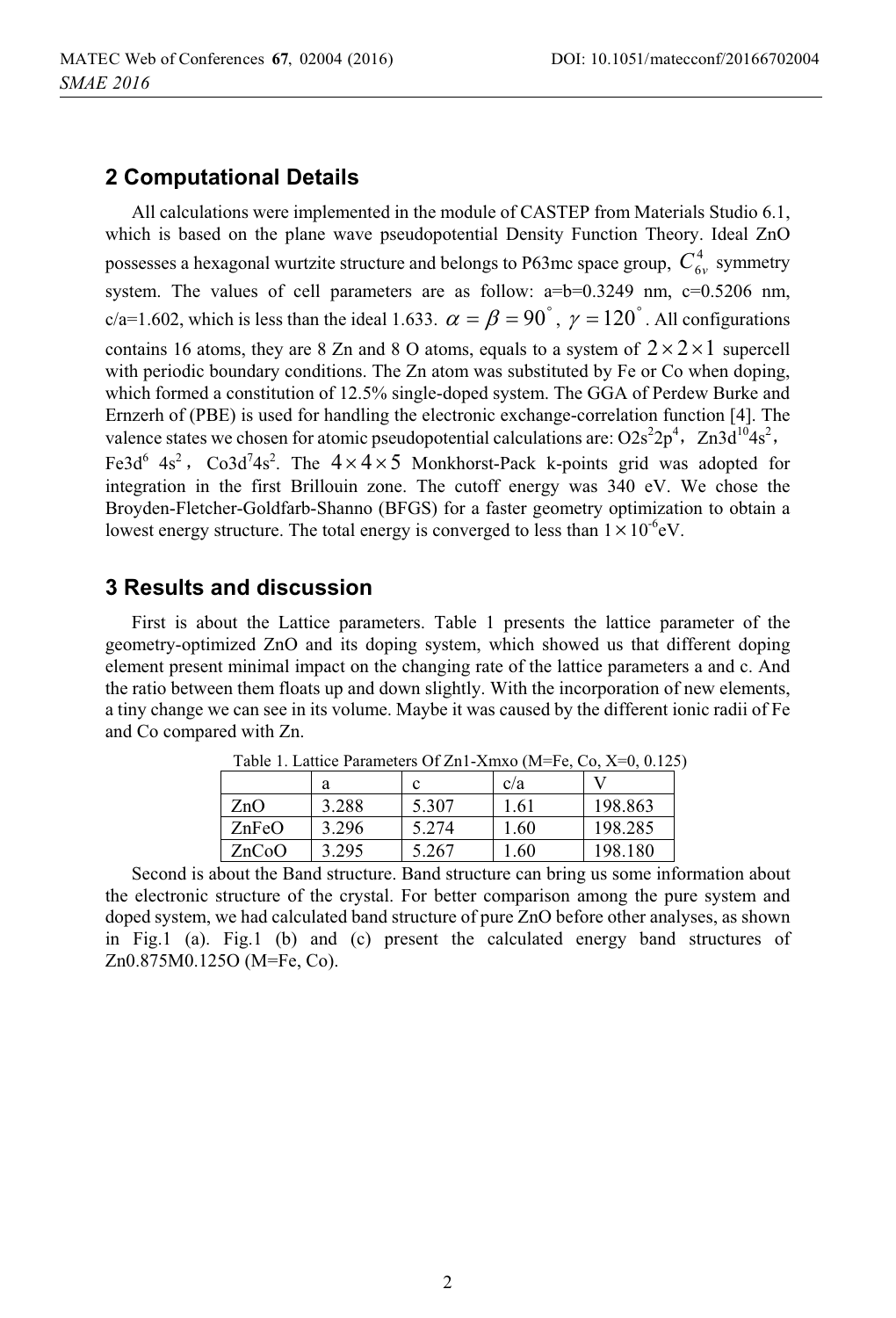

Fig 1 Band structures: (a) Pure ZnO; (b) Fe doped ZnO; (c) Co doped ZnO

The calculated band gap is 0.735 eV for pure ZnO. This result somewhat agrees well with the reported theoretical result by Gao X.Q. et al. [1]. However, it is obviously beyond the experimental value 3.37 eV. This underestimation of band gap may coursed by the defective of GGA itself [2]. And more details for pure ZnO are that the overestimated contribution from Zn 3d state has enhanced the interaction with O 2p state. Thus, it increased the valence band, followed with the decreased band gap. Nevertheless, it will not affect the results of electronic structure and other properties analyzation. From the figure we can see that unadulterated ZnO crystal has a direct band gap. The minimum of conduction band and the maximum valence band are all located at the k-point  $(G)$  in Brillouin zone. Fig.1 (b), (c) had brought us a information that there was a movement of Fermi level to the conduction band in both two condition above compared with pure ZnO, and showed a transformation to metallic.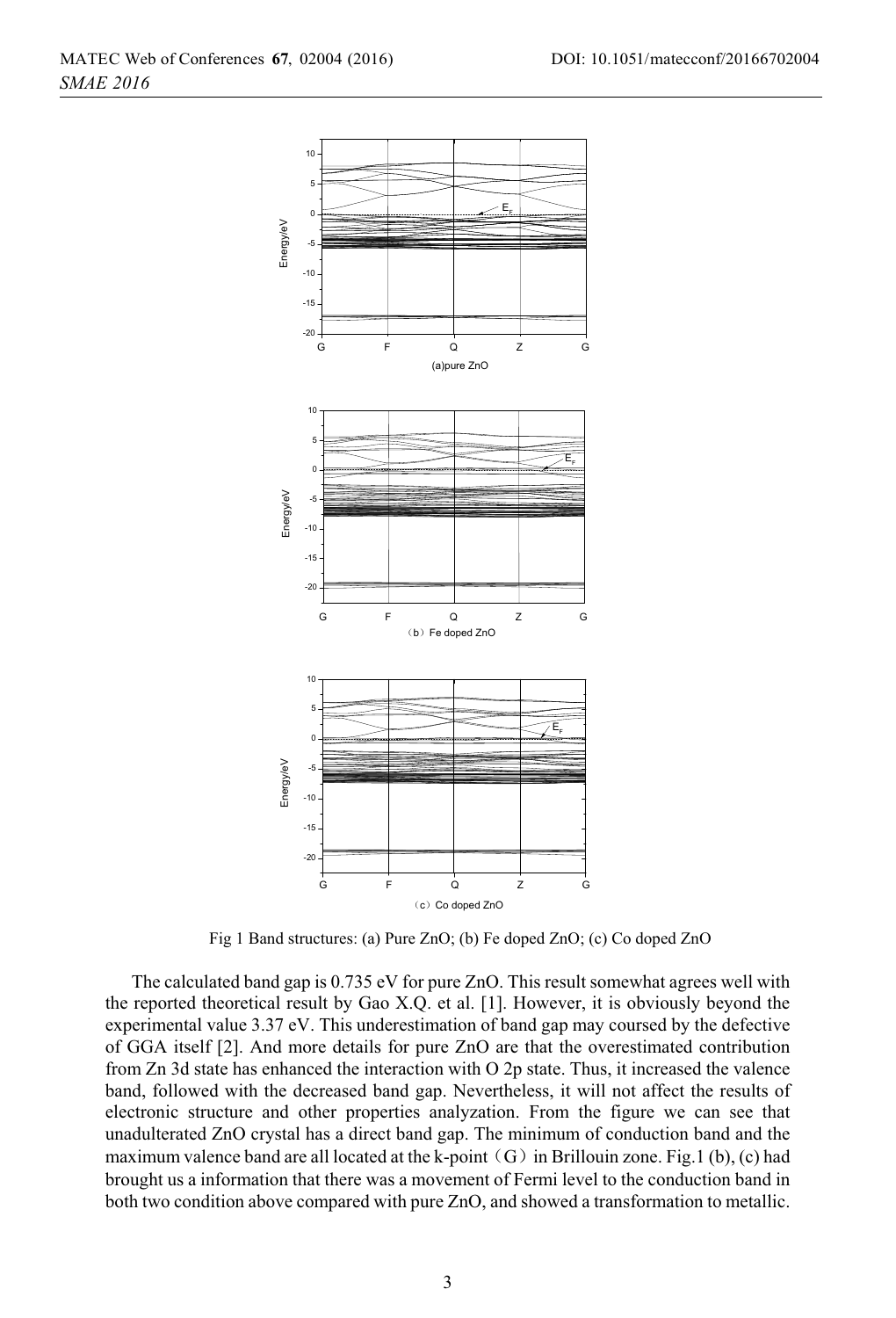The band gaps are 1.107 eV and 1.04 eV for  $Zn_{0.875}Fe_{0.125}O$  and  $Zn_{0.875}Co_{0.125}O$ , respectively. The broadening band gaps may cause by the high carrier concentration which brought the Fermi level to the conduction band, it was called Burstein-moss [3].

Third is about Density of states. To illustrate contributions of each electron orbital to energy band, we've exhibited the total density of states (DOS) of pure ZnO together with the partial density of states (PDOS) of zinc and oxygen for further analysis as shown in Fig.2. We can clear see that Fermi level set in 0 point of energy is plotted by dashed line. And between -17.6 eV to 16.4 eV exists a insufficiently distinctive narrow band interacts with the valence band, which is mainly formed by O (2s) state of electrons. This part is far with the others in valence band and nature of the material has little impacts on the overall situation. The two zones of valence band:-3~0 eV and -6~3 eV are derived from O (2p) state and Zn (3d) state separately. Energy band locals at the bottom of the conduction band that mainly composed of Zn (4s) state accompany with a significant transition process between Zn (4s) and O (2p) state.



Fig. 2 DOS and PDOS of pure ZnO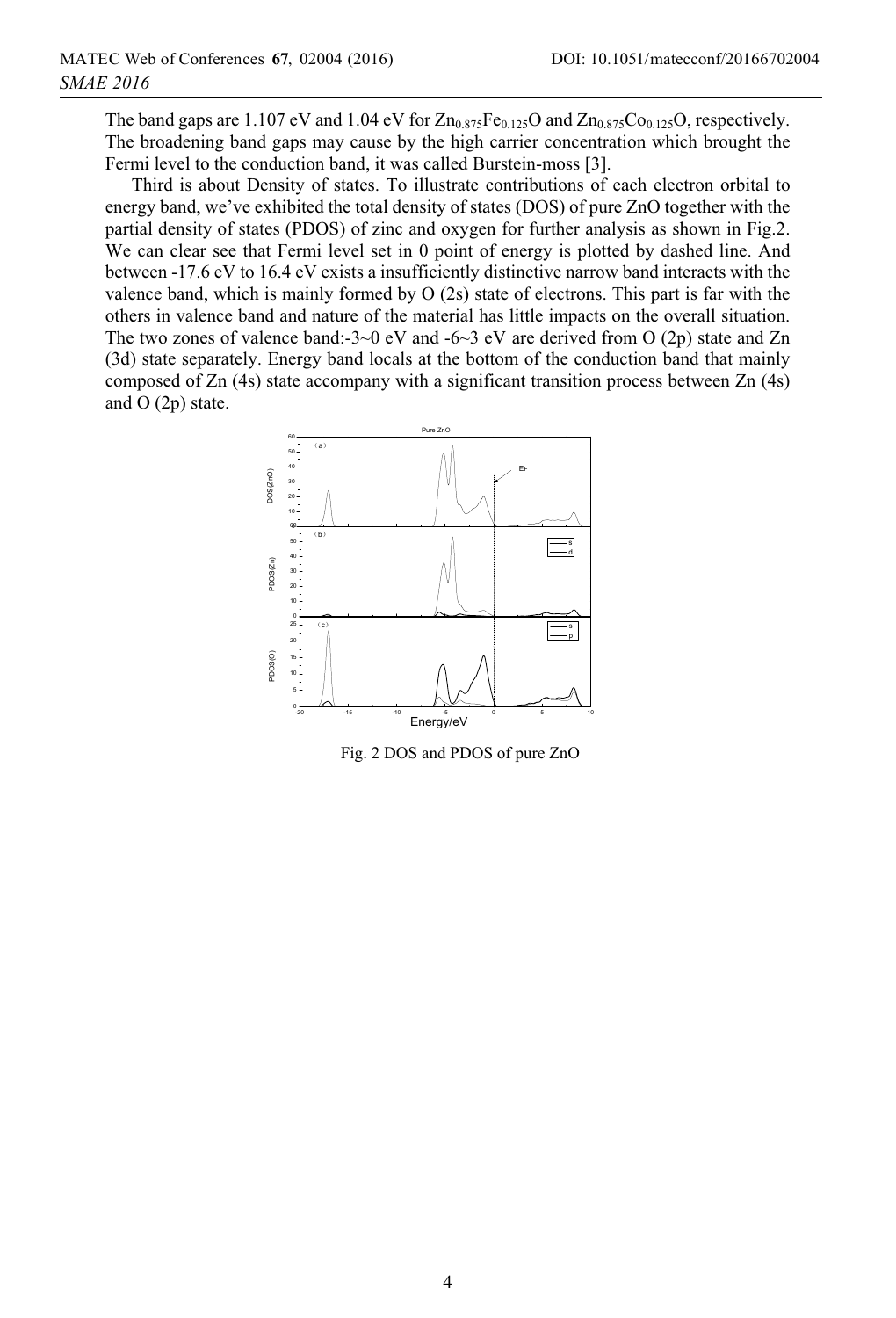

Fig. 3 DOS of (a) Fe doped ZnO, (b) Co doped ZnO

Fig.3 gives the density of states of Fe and Co doped ZnO. Together with Fig.1, we've found that Fermi level access into the conduction band and the system shows the character of metallic properties, when the Fe or Co replaced the position of Zn locations. We can also find that the localized 3d electron from substituting dopant ions for Zn just locals at the Fermi level. And the conduction band edge moves by the reason of exchanging-interaction of electronic energy band between s-p and p-d 3d state from the dopant atoms occurs orbital hybridization with O 2p state. Orbit superposition becomes more serious and the rejection is reduced then, which will lead to the shift of optical absorption edge to the lower energy.

The fourth is about the optical properties. To achieve better investigation of semiconductor materials, optical properties play a very important role. It connects well with the micro structure of physical process and the solid microelectronic structures. Hence, we can get more details of the materials. And the optical dielectric function is just like a bridge well characterized the solids band structure and varieties of spectral information. We can use the complex dielectric constant  $\varepsilon(\omega) = \varepsilon_1(\omega) + \varepsilon_2(\omega)$  to describe the macroscopic optical response function of solid in the linear response, in which  $\varepsilon_1 = n^2 - k^2$  is the real part that we obtain it according to the Kramers-Kronig dispersion relations [1], and  $\epsilon_2 = 2nk$  is the imaginary part. Then, we can calculate the absorption coefficient. The main results are as follows: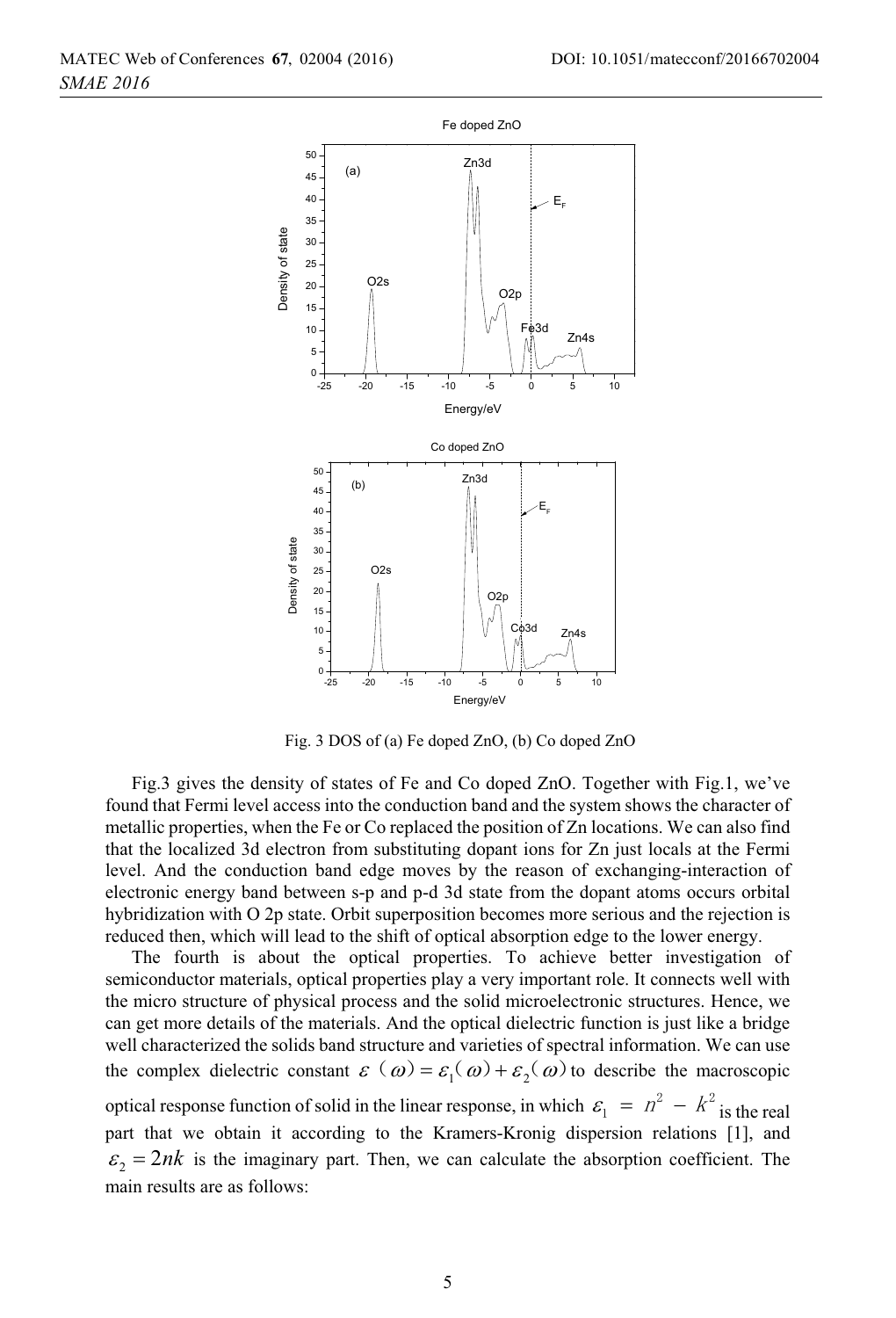1

$$
\varepsilon_{2} = \frac{4\pi^{2}}{m^{2}\omega^{2}} \sum_{V,C} \int_{BZ} d^{3}k \frac{2}{2\pi} \Big| e \cdot M_{CV}(k) \Big|^{2} \times \delta \Big[ E_{C}(K) - E_{V}(K) - \eta \omega \Big] \tag{1}
$$

$$
\varepsilon_{1} = 1 + \frac{8\pi^{2}e^{2}}{m^{2}}\sum_{V,C} d^{3}k \frac{2}{2\pi} \times \frac{\left|e \cdot M_{CV}(k)\right|^{2}}{\left[E_{C}(K) - E_{V}(K)\right]} \times \frac{\eta^{3}}{\left[E_{C}(K) - E_{V}(K) - \eta^{2}\omega^{2}\right]} \tag{2}
$$
\n
$$
I(\omega) = \sqrt{2}\omega[\sqrt{\varepsilon_{1}(\omega)^{2} - \varepsilon_{2}(\omega)^{2}} - \varepsilon_{1}(\omega)]^{1/2} \tag{3}
$$



Fig.4 (a) Dielectric function of ZnO; (b) Absorption of pure ZnO

Fig.4 (a) shows us the dielectric function diagram of pure ZnO. Solid line represents the real part of the dielectric function and dot line exhibits the imaginary part of dielectric function. The scissors of 2.635 eV was used in calculation. As we can see in the figure that there are three absorption peak of the imaginary part as follows: 4.66 eV, 9.10 eV and 12.47 eV. Combined with Fig.3, we can figure out that the peak of 4.66 eV mainly coursed by the electronic transition between the two orbital energy levels, which are O (2p) state from the top of the valence band and Zn (4s) state from the bottom of the conduction band. Peak located at 9.10 eV was formed by the transition between Zn (3d) and O (2p). The strongest peak of 12.47 eV was from the transition between Zn (3d) and O (2s). We can get the static dielectric constant  $\varepsilon_0 = 2.701$  from the solid line. The minimum photon energy is located at 13.7 eV, on the left of which shows a downward trend. There was a significantly enhance of electronic inter-band transitions. From Fig.4(b) we can see that there also exists three mainly peaks at 4.7 eV, 10.2 eV and 13.2 eV, separately. The peaks have a tiny deviation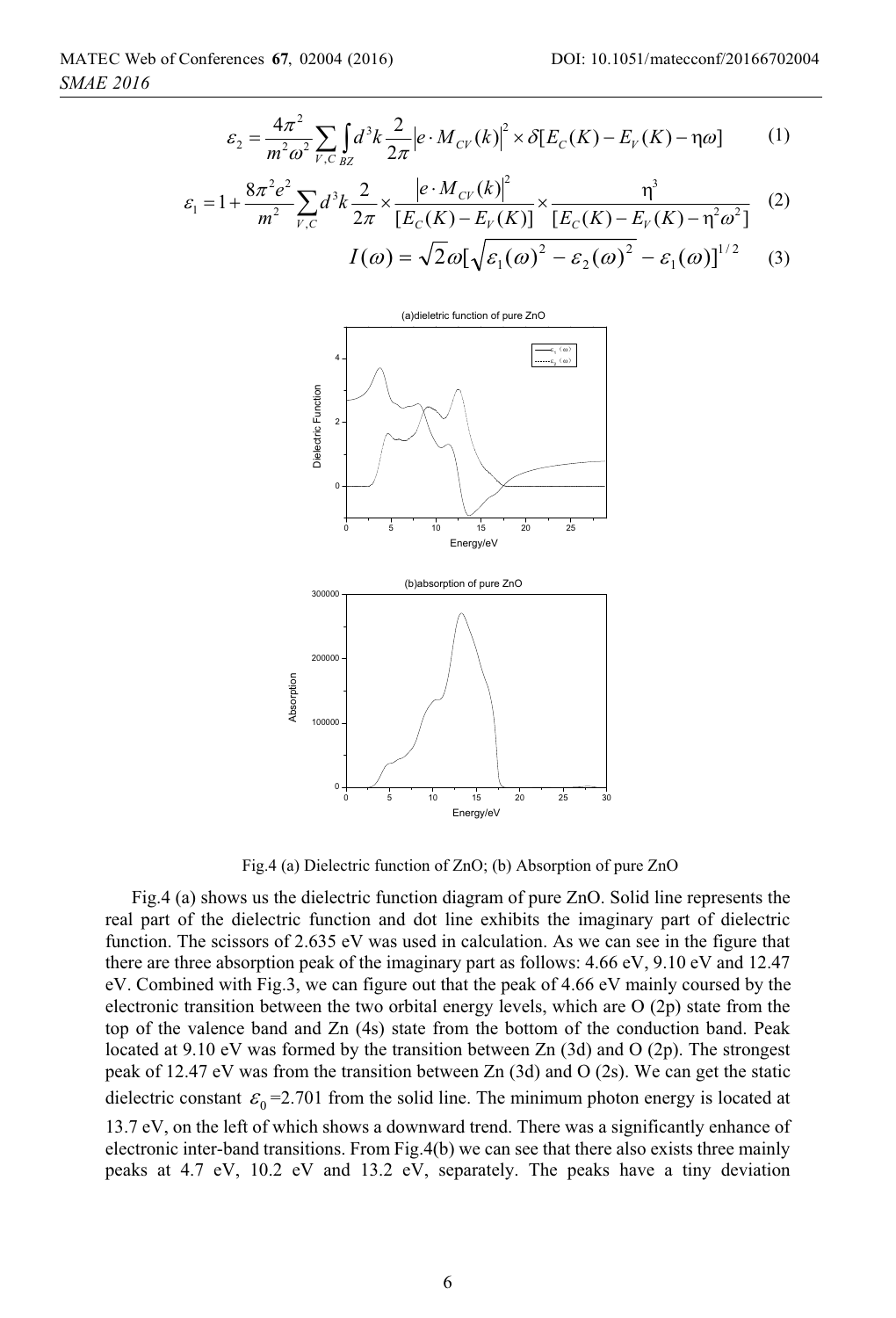corresponding to peaks in the imaginary part of dielectric function. This may be coursed by ignorance of the relaxation effects during electron transition process.

Comparing with that in pure ZnO, Fig.5 (a) exhibits the imaginary part of dielectric function of Fe, Co doped ZnO. We can clearly see in Fig.5 (a) that the peak at about 3 eV has enhanced because of the Fe and Co impurities. The impurities provides the 4s electrons and increases with the transition of O2p. And the peak shows a slight movement trends to lower energy direction. The peak may cause by the electron transition between O2p state and Zn 4s state binding with the band structure information of each system. Fig.5 (b) shows the absorption changes when doped with Fe and Co. Corresponding to Fig. 5(a), we can also see a trend of movement of the peak to lower energy region in both two doping conditions. The absorption edge shows a red shift. The new peak appears at about 3.53 eV and 3.77 eV in the absorption spectrum may be caused by the d-d transition of the impurity ions.



Fig. 5 (a) Imaginary part of dielectric function; (b) Absorption

### **Conclusion**

Ultrasoft pseudo potential approach of the plane wave and GGA based on DFT has been used in the study. We have both investigated the electronic structure and the optical properties of pure ZnO and Fe, Co doped ZnO. The results shows that the broadening of the band gaps of doped ZnO may cause by the Burstein-moss effect. And the Fermi level